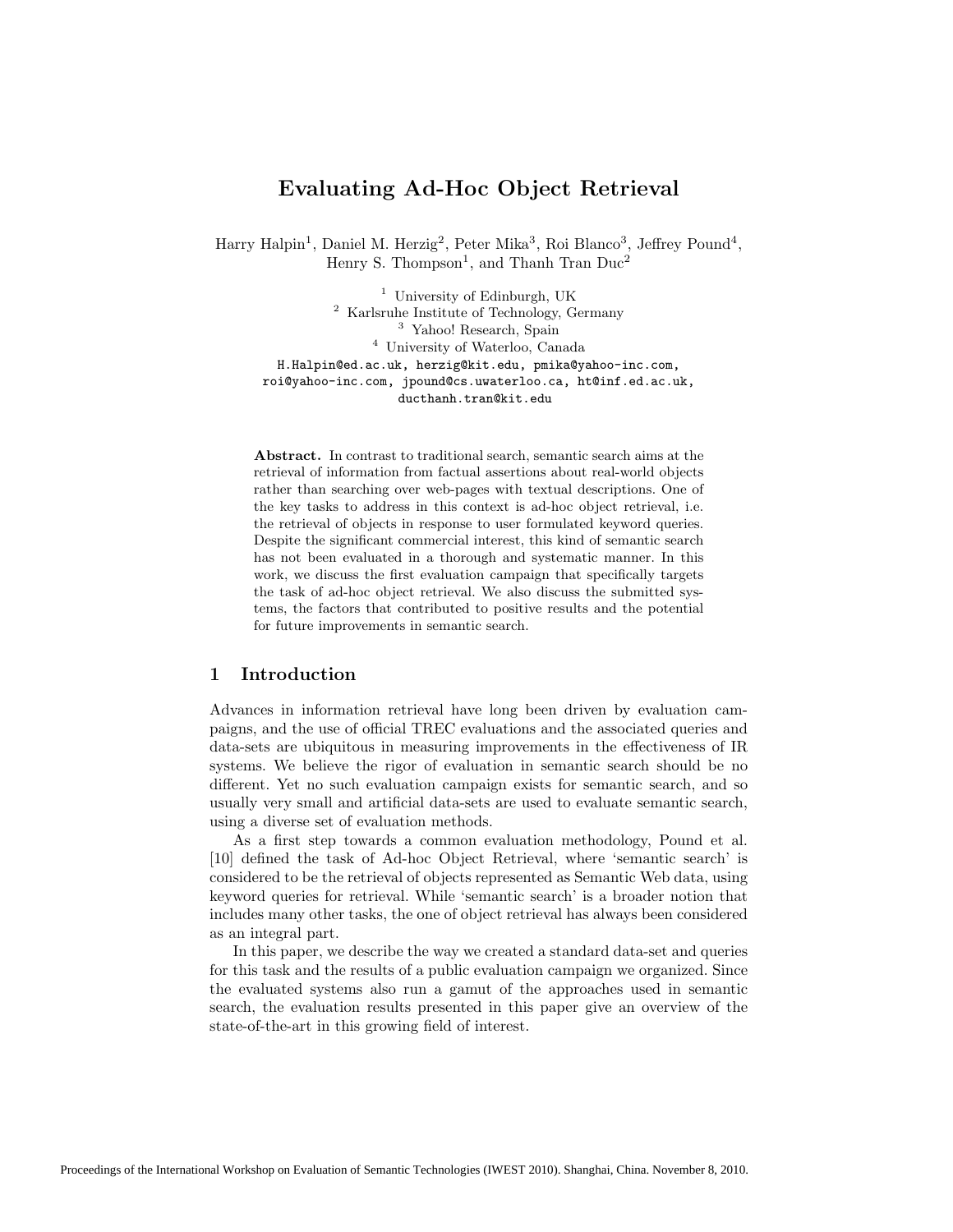In the following, we will first give an overview of the often ambiguous term 'semantic search' (Section 2) before delving into the particular evaluation methodology used to evaluate search over Semantic Web data, including the creation of a standard data-set and queries (Section 3) and we briefly introduce our use of crowd-sourcing (Section 3.3). Then the submitted evaluated systems will be discussed along with the results of the evaluation (Section 4).

### 2 An Overview of Semantic Search

In detail the term 'semantic search' is highly contested, primarily because of the perpetual and endemic ambiguity around the term 'semantics.' While 'search' is understood to be some form of information retrieval, 'semantics' typically refers to the interpretation of some syntactic structure to another structure, the 'semantic' structure, that defines in more detail the meaning that is implicit in the surface syntax (or even the 'real-world' that the syntax describes). Semantics can be given to various parts of the information retrieval model, including the representations of the queries and the documents. This semantics can then be used to process queries against documents, as well as to support users during query construction and the presentation of results.

One main problem encountered by semantic search has been the general lack of a standard to capture the semantics. Knowledge representation formalisms vary widely, and up until the advent of the Semantic Web there have been no common standards for capturing the semantics of semantic search. The primary standard underlying the Semantic Web is RDF (Resource Description Framework), a flexible model that can capture graph-based semantics such as semantic networks, but also semi-structured data as used in databases. Semantic Web data represented in RDF is composed of subject-predicate-object triples, where the subject is an identifier for a resource (e.g. a real-world object), the predicate an identifier for a relationship, and the object is either an identifier of another resource or some information given as a concrete value (e.g. a string or data-typed value).

While more complex kinds of semantic search attempt to induce some sort of Semantic Web-compatible semantics from documents and queries directly, we focus instead on search methods that apply information retrieval techniques directly on Semantic Web data. We are motivated by the growing amount of data that is available directly in RDF format thanks to the worldwide Linked Data<sup>5</sup> movement that created a rapidly expanding data space of interlinked public data sets.

There are already a number of semantic search systems that crawl and index Semantic Web data such as [2][5][9], and there is active research into algorithms for ranking in this setting. Despite the growing interest, it has been concluded in plenary discussions at the Semantic Search 2009 workshop<sup>6</sup> that the lack of standardized evaluation has become a serious bottleneck to further progress in

 $^5$  http://linkeddata.org

 $^6$  http://km.aifb.kit.edu/ws/semsearch09/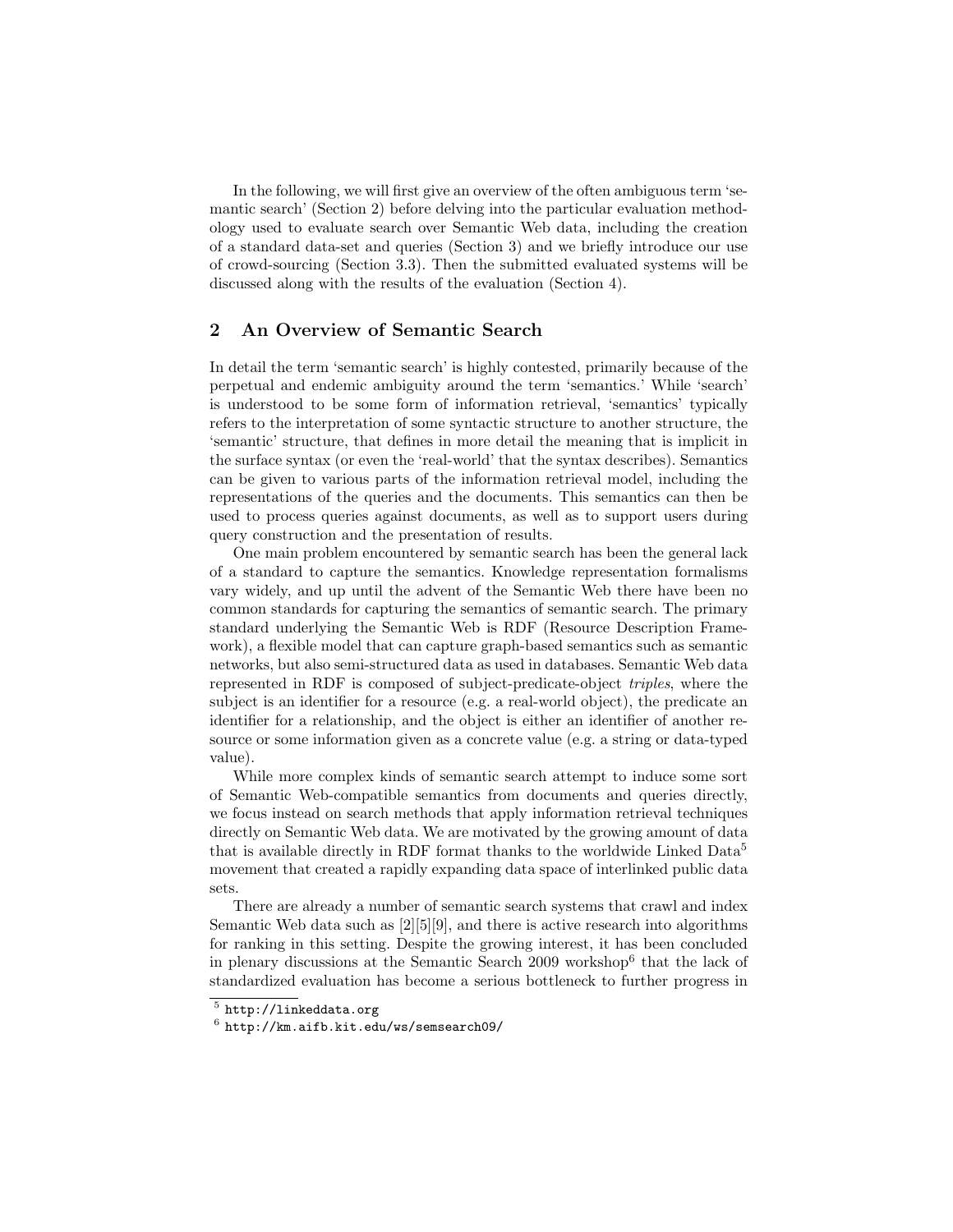this field. In response to this conclusion, we organized the public evaluation campaign that we describe in the following.

## 3 Evaluation Methodology

Arriving at a common evaluation methodology requires the definition of a shared task that is accepted by the community as the one that is most relevant to potential applications of the field. The definition of the task is also a precondition for establishing a set of procedures and metrics for assessing performance on the task, with the eventual purpose of ranking systems [1]. For the field of text retrieval, this task is the retrieval of a ranked list of (text) documents from a fixed corpus in response to free-form keyword queries, or what is known as the ad-hoc document retrieval task.

In ad-hoc object retrieval the goal is to retrieve a ranked list of objects from a collection of RDF documents in response to free-form keyword queries. The unit of retrieval is thus individual objects (resources in RDF parlance) and not RDF documents<sup>7</sup>. Although some search engines do retrieve RDF documents (thus provide coarser granularity), object retrieval is the task with the highest potential impact for applications. Pound et al. [10] also proposed an evaluation protocol and tested a number of metrics for their stability and discriminating power. In our current work, we instantiate this methodology in the sense of creating a standard set of queries and data on which we execute the methodology.

#### 3.1 Data Collection

Current semantic search engines have vastly different indices, with some specializing on only single data-sources with thousands of triples and others ranging over billions of triples crawled from the Web. Therefore, in order to have a generalized evaluation of the ranking of results, it is essential to normalize the index in order.

We required a data-set that would not bias the results towards any particular semantic search engine. The data-set that we wanted to use in the evaluation campaign needed to contain real data, sizable enough to contain relevant information for the queries, yet not so large that its indexing would require computational resources outside the scope of most research groups. We have chosen the 'Billion Triples Challenge' 2009 data set, a data-set created for the Semantic Web Challenge<sup>8</sup> in 2009 and which is well-known in the community. The raw size of the data is 247GB uncompressed and it contains 1.4B triples describing 114 million objects. This data-set was composed by combining crawls of multiple semantic search engines. Therefore, it does not necessarily match the coverage of any particular search engine. Also, it is only a fragment of the data that can be found on the Semantic Web today that is representative and still manageable by

 $\frac{7}{4}$  An RDF graph connects a number of resources through typed relations.

 $^8$  http://challenge.semanticweb.org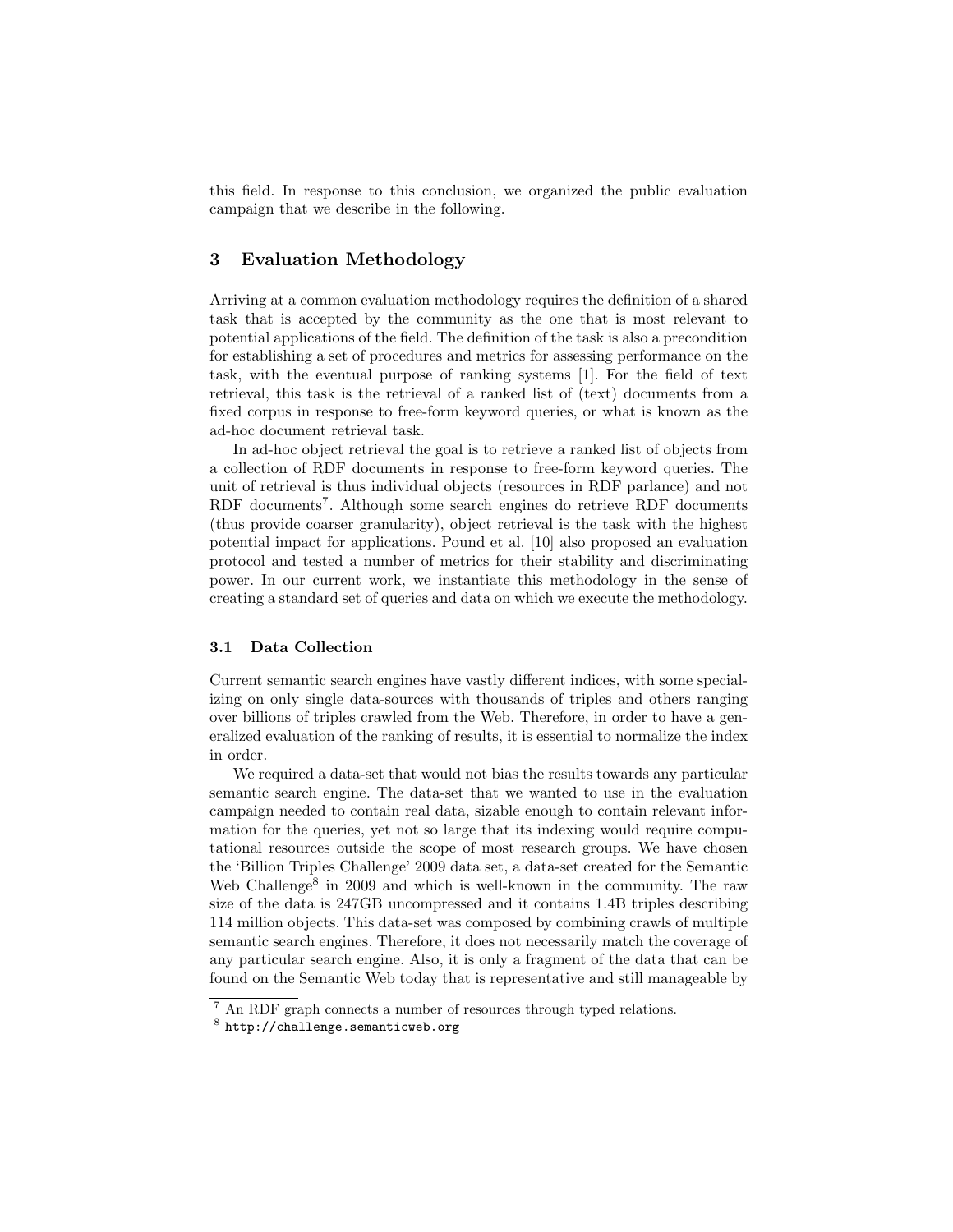individual research groups. We refer the readers to http://vmlion25.deri.ie/ for more information on the dataset.

The only modification we have done is to replace local, document-bound resource identifiers ('blank nodes' in RDF parlance) with auto-generated URIs, i.e., globally unique resource identifiers. This operation does not change the semantics of data but it is necessary because resources are the unit of retrieval. With the announcement of the evaluation campaign, this modified 'Billion Triples Data-set' was released for download and indexing by participants<sup>9</sup>.

#### 3.2 Real-world Web Queries

As the kinds of queries used by semantic search engines vary dramatically (ranging from structured SPARQL queries to searching directly for URI-based identifiers), it was decided to focus first on keyword-based search. Keyword-based search is the most commonly used query paradigm, and supported by most semantic search engines.

Clearly, the type of result expected, and thus the way to assess relevance depend on the type of the query. For example, a query such as plumbers in mason ohio is looking for instances of a class of objects, while a query like parcel 104 santa clara is looking for information for one particular object, in this case a certain restaurant. Pound et al. [10] proposed a classification of queries by expected result type, and for our first evaluation we have decided to focus on object-queries, i.e. queries demonstrated by the latter example, where the user is seeking information on a particular object. Note that for this type of queries there might be other objects mentioned in the query other than the main object, such as santa clara in the above case. However, it is clear that the focus of the query is the restaurant named parcel 104, and not the city of Santa Clara as a whole.

We were looking for a set of object-queries that would be unbiased towards any existing semantic search engine. First, although the search engine logs of various semantic search engines were gathered, it was determined that the kinds of queries varied quite a lot, with many of the query logs of semantic search engines revealing idiosyncratic research tests by robots rather than real-world queries by actual users. Since one of the claims of semantic search is that it can help general purpose ad-hoc information retrieval on the Semantic Web, we have decided to use queries from actual users of hypertext Web search engines. As these queries would be from hypertext Web search engines, they would not be biased towards any semantic search engine. We had some initial concerns if within the scope of the data-set it would be possible to provide relevant results for each of the queries. However, this possible weakness also doubled as a strength, as the testing of a real query sample from actual users would determine whether or not a billion triples from the Semantic Web realistically could help answer the information needs of actual users, as opposed to purely researchers [4].

 $^9$  http://km.aifb.kit.edu/ws/semsearch10/#eva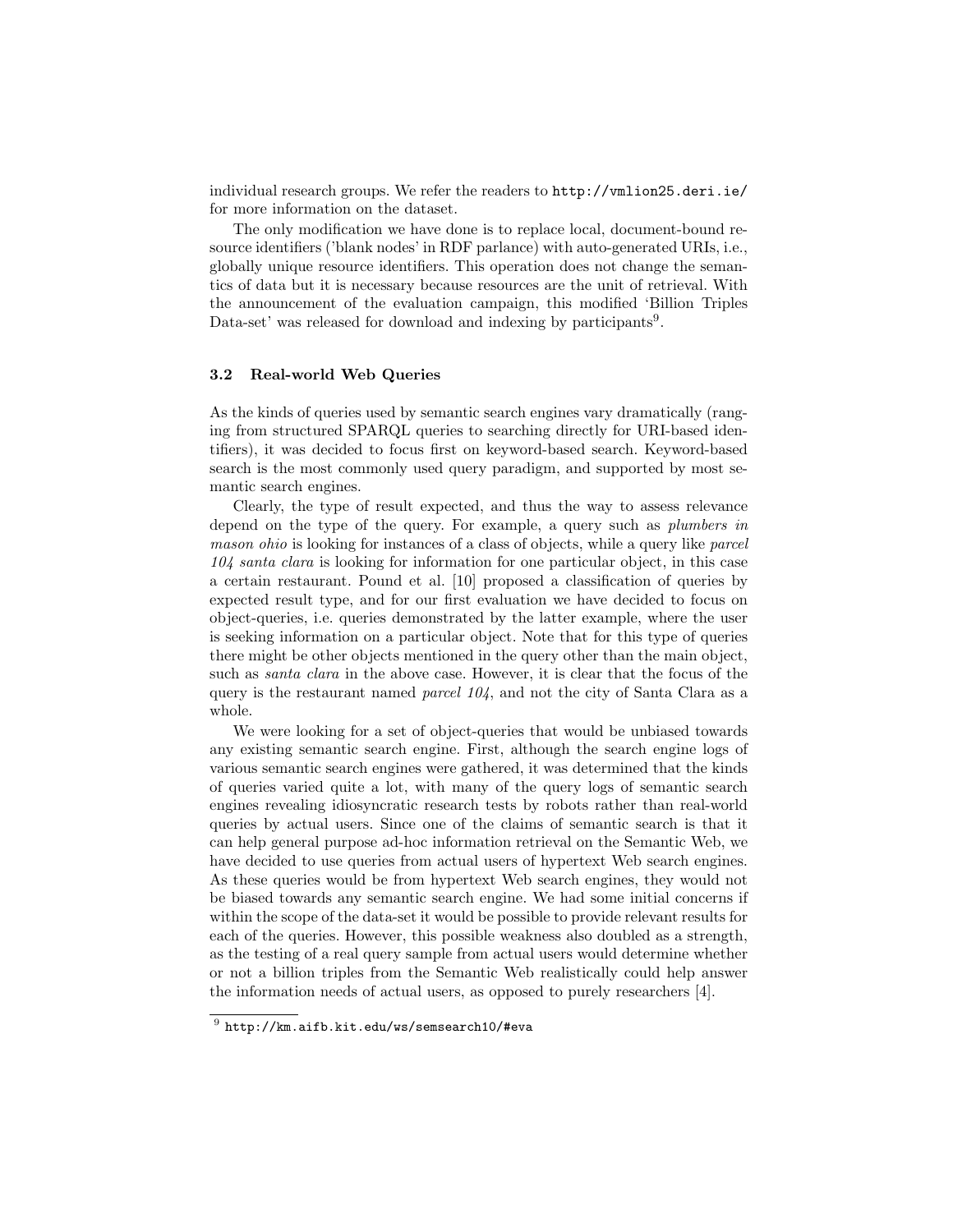In order to support our evaluation, Yahoo! released a new query set as part of their WebScope program<sup>10</sup>, called the *Yahoo! Search Query Log Tiny Sample*  $v1.0$ , which contains 4,500 queries sampled from the company's United States query log from January, 2009. One limitation of this data-set is that it contains only queries that have been posed by at least three different (not necessarily authenticated) users, which removes some of the heterogeneity of the log, for example in terms of spelling mistakes. While realistic, we considered this a hard query set to solve. Given the well-known differences between the top of the power-law distribution of queries and the long-tail, we used an additional log of queries from the Microsoft Live Search containing queries that were repeated by at least 10 different users.<sup>11</sup> We expected these queries to be easier to answer.

We have selected a sample of 42 entity-queries from the Yahoo! query log by classifying queries manually as described in Pound et al. [10]. We have selected a sample of 50 queries from the Microsoft log. In this case we have pre-filtered queries automatically with the Edinburgh MUC named entity recognizer [8], a gazetteer and rule-based named-entity recognizer that has shown to have very high precision in competitions. Both sets were combined into a single, alphabetically ordered list, so that participants were not aware which queries belonged to which set, or in fact that there were two sets of queries. We distributed the final set of 92 queries to the participants two weeks before the submission deadline.

#### 3.3 Crowd-sourcing Relevance Judgments

We crowd-sourced the relevance judgments using Amazon's Mechanical Turk. A deep analysis on the reliability and repeatability of the evaluation campaign is left for future work. For the purpose of evaluation, we have created a simple rendering algorithm to present the results in a concise, yet human-readable manner without ontology-dependent customizations In order to achieve good throughput from the judges, each HIT consisted of 12 query-result pairs for relevance judgments. Of the 12 results, 10 were real results drawn from the participants' submissions, and 2 were gold-standard results randomly placed in the results. These gold-standard results were results from queries distinct from those used by the participants that were manually judged to be either definitely a 'relevant' or 'irrelevant' result. For each HIT, there was both a gold-standard relevant and gold-standard irrelevant result included.

65 Turkers in total participated in judging a total of 579 HITs over a threepoint scale<sup>12</sup>, covering 5786 submitted results and 1158 gold-standard checks. 2 minutes were allotted for completing each HIT. The average agreement and its standard deviation, computed with Fleiss's  $\kappa$ , for the two- and three-point scales

 $^{10}$  http://webscope.sandbox.yahoo.com/

<sup>&</sup>lt;sup>11</sup> This query log was used with permission from Microsoft Research and as the result of a Microsoft 'Beyond Search' award.

 $^{12}$   $\emph{Excellent}$  -describes the query target specifically and exclusively Not bad - mostly about the target Poor - not about the target, or mentions it only in passing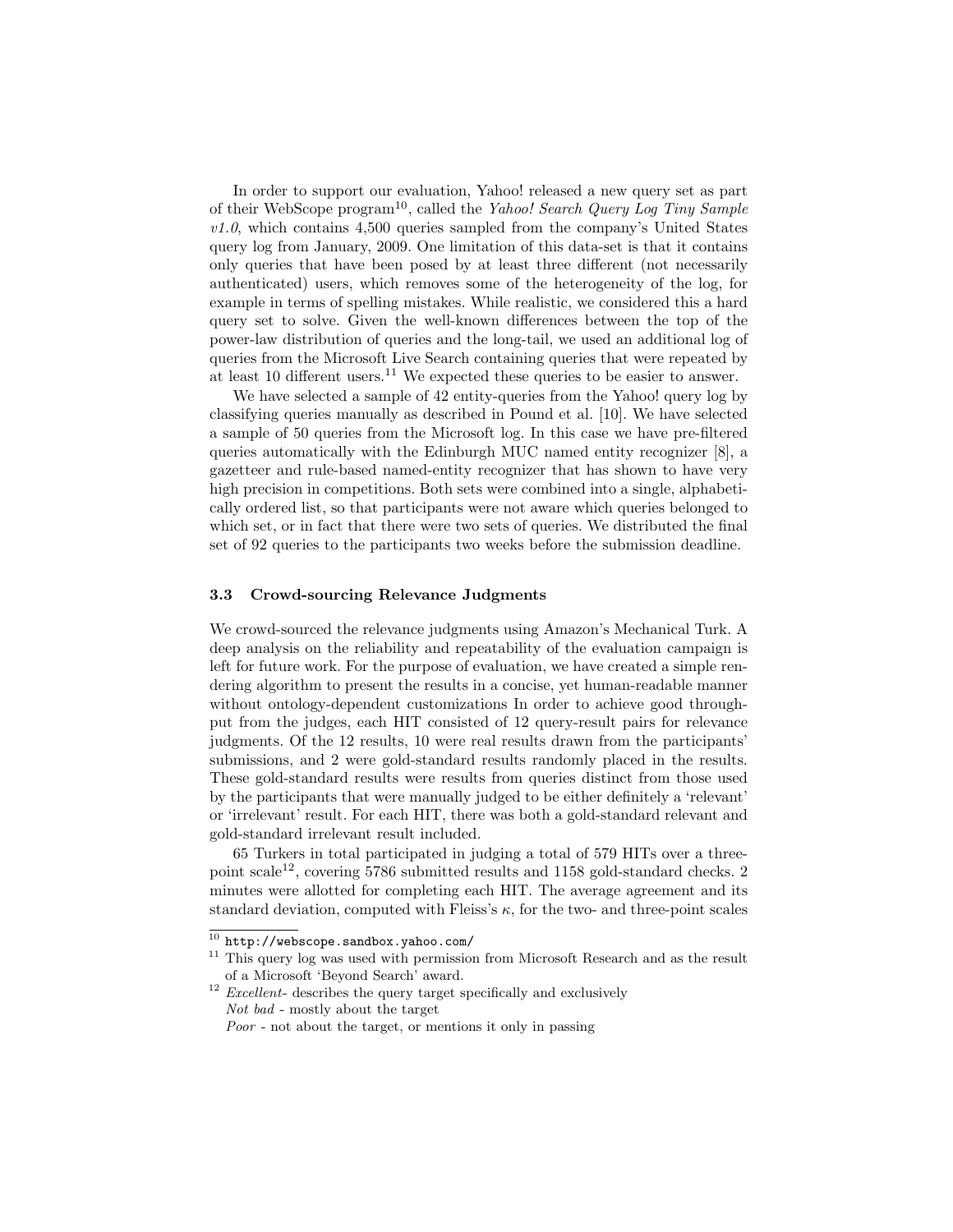are  $0.44\pm0.22$  and  $0.36\pm0.18$ , respectively. There is thus no marked difference between a three-point scale and a binary scale, meaning that it was feasible to judge this task on a three-point scale. By comparing the number of times a score appeared and the number of times it was agreed on, 1s (irrelevant results) were not only the most numerous, but the easiest to agree on (69%), followed by 3s (perfect results,  $52\%$ ) and tailed by 2s  $(10\%)$ . This was expected given the inherent fuzziness of the middle score. To see how this agreement compares to the more traditional setting of using expert judges, we have re-judged 30 HITs ourselves. We have again used three judges per HIT, but this time with all judges assessing all HITs. In this case, the average and standard deviation of Fleiss's  $\kappa$  for the two- and three-point scales are 0.57 $\pm$ 0.18 and 0.56 $\pm$ 0.16 and, respectively. The level of agreement is thus somewhat higher for expert judges, with comparable deviation. For expert judges, there is practically no difference between the two- and three-point scales, meaning that expert judges had much less trouble using the middle judgment. The entire competition was judged within 2 days, for a total cost of \$347.16. We consider this both fast and cost-effective.

### 4 Evaluation Results

#### 4.1 Overview of Evaluated Systems

For the evaluation campaign, each semantic search engine was allowed to produce up to three different submissions ('runs'), to allow the participants to try different parameters or features. A submission consisted of an ordered list of URIs for each query. In total, we received 14 different runs from six different semantic search engines. The six participants were DERI (Digital Enterprise Research Institute), University of Delaware (Delaware), Karlsruhe Institute of Technology (KIT), University of Massachusetts (UMass), L3S, and Yahoo! Research Barcelona (Yahoo! BCN).

All systems used inverted indexes for managing the data. The differences between the systems can be characterized by two major aspects: (1) the internal model used for representing objects and (2), the kind of retrieval model applied for matching and ranking. We will now first discuss these two aspects and then discuss the specific characteristics of the participated systems and their differences.

For object representation, RDF triples having the same URI as subject have been included and that URI is used as the object identifier. Only the DERI and the L3S deviate from this representation, as described below. More specifically, the object description comprises attribute and relation triples as well as provenance information. While attributes are associated with literal values, relation triples establish a connection between one object and one another. Both the attributes and the literal values associated with them are incorporated and stored on the index. The objects of relation triples are in fact identifiers. Unlike literal values, they are not directly used for matching but this additional information has been considered valuable for ranking. Provenance is a general notion that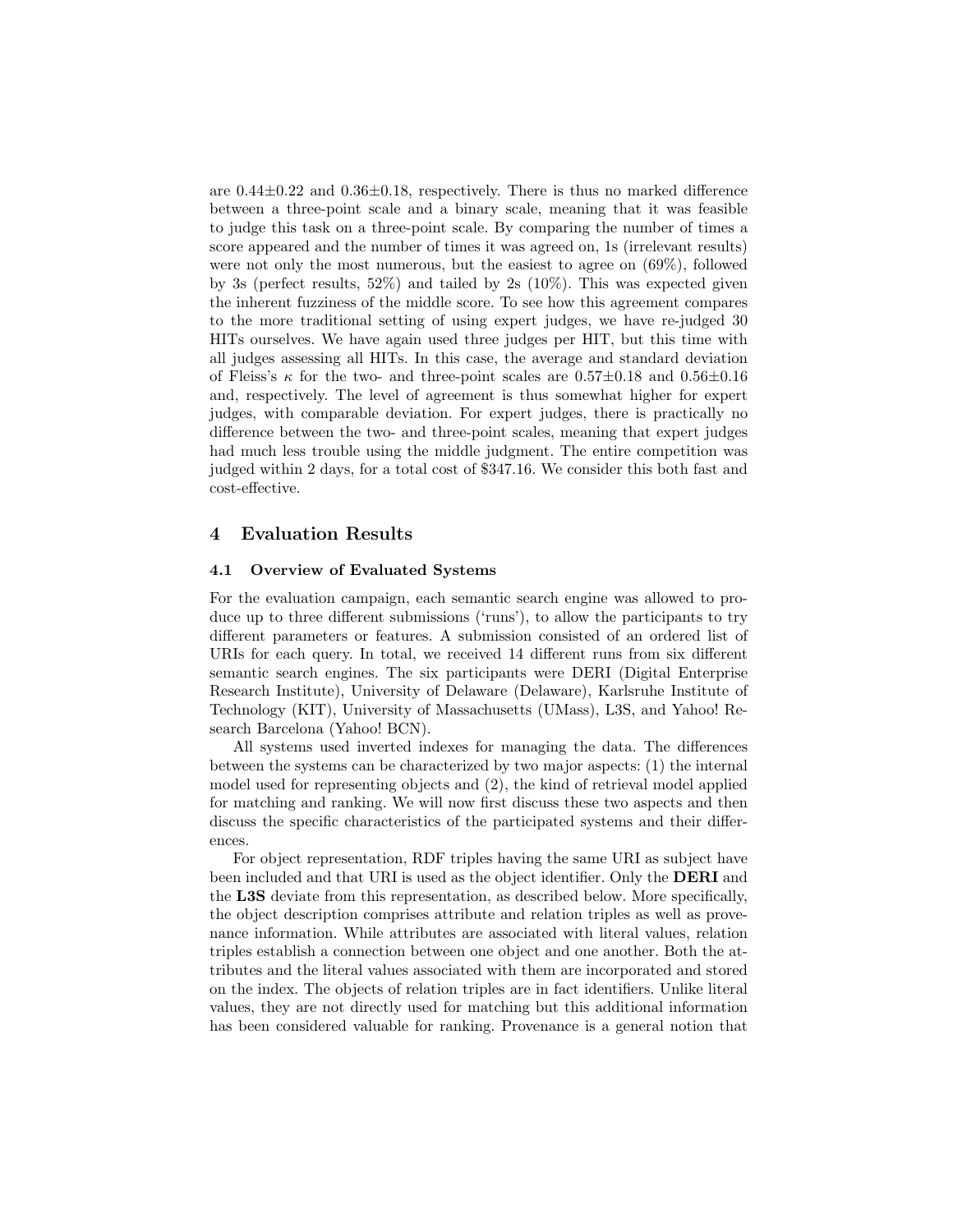can include different kinds of information. For the problem of object retrieval, participated systems used two different types of provenances. On the one hand, RDF triples in the provided data-set are associated with an additional context value. This value is in fact an identifier, which captures the origin of the triples, e.g. from where it was crawled. This provenance information is called here the 'context'. One the other hand, the URI of every RDF resource is a long string, from which the domain can be extracted. This kind of provenance information is called 'domain'. Clearly, the domain is different to the context because URIs with the same domain can be used in different contexts. Systems can be distinguished along this dimension, i.e., what specific aspects of the object they took into account.

The retrieval model, i.e. matching and ranking, is clearly related to the aspect of object representation. From the descriptions of the systems, we can derive three main types of approaches: (1) the purely 'text based' approach which relies on the 'bag-of-words' representation of objects and applies ranking that is based on TF/IDF, Okapi, or language models[6]. This type of approaches is centered around the use of terms and particularly, weights of terms derived from statistics computed for the text corpus. (2) Weighting properties separately is done by approaches that use models like BM25F to capture the structure of documents (and objects in this case) using a list of fields or alternatively, using mixture language models, which weight certain aspects of an object differently. Since this type of approaches does not consider objects as being flat as opposed to the textbased ones but actually decompose them according to their structure, we call them 'structure-based'. (3) While with this one, the structure information is used for ranking results for a specific query, there are also approaches that leverage the structure to derive query independent scores, e.g. using PageRank. We refer to them as 'query-independent structure-based' (Q-I-structured-based) approaches. To be more precise, the three types discussed here actually capture different aspects of a retrieval model. A concrete approach in fact uses a combination of of these aspects.

Based on the distinction introduced above, Table 1 gives an overview of the systems and their characteristics using the identifiers provided in the original run submissions. A brief description of each system is given below, and detailed descriptions are available at http://km.aifb.kit.edu/ws/semsearch10/#eva.

Delaware:Object representation: The system from Delaware took all triples having the same subject URI as the description of an object. However, the resulting structure of the object as well as the triple structure were then neglected. Terms extracted from the triples are simply put into one 'bag-of-words' and indexed as one document. Retrieval model: Three existing retrieval models were applied for the different runs, namely Okapi for sub28-Okapi, language models with Dirichlet priors smoothing sub28-Dir, and an axiomatic approach for sub28-AX.

DERI: Object representation: The Sindice system from DERI applied a different notion of object. All triples having the same subject and also the same context constitute one object description. Thus, the same subject that appears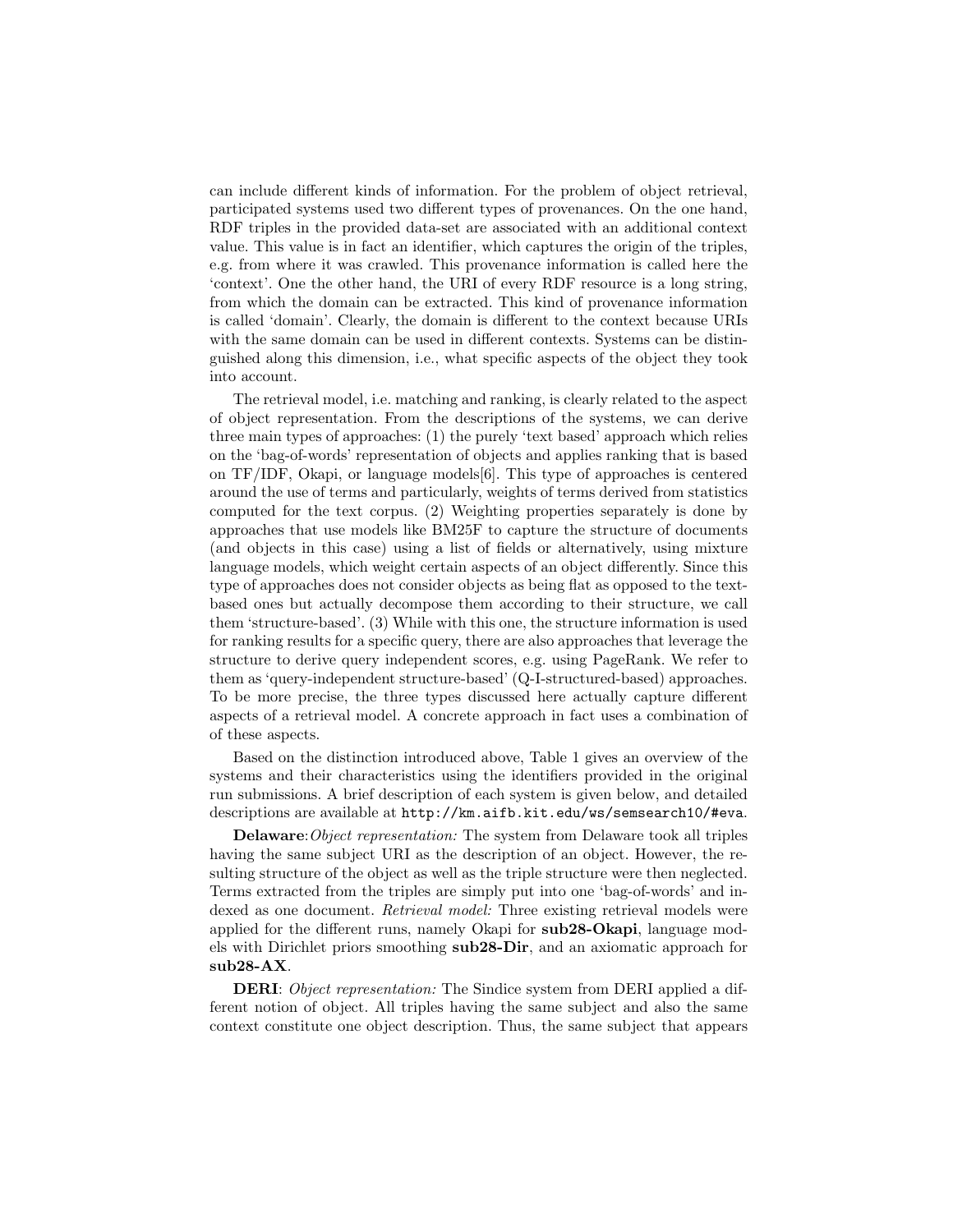| Participant                          |                     | <b>Delaware</b> |                               | <b>DERI</b>         |                         | KIT L3S                    |                              | <b>UMass</b>      |           | Yahoo! BCN                      |               |              |         |                                  |                                      |
|--------------------------------------|---------------------|-----------------|-------------------------------|---------------------|-------------------------|----------------------------|------------------------------|-------------------|-----------|---------------------------------|---------------|--------------|---------|----------------------------------|--------------------------------------|
|                                      | ≃                   | 528<br>ą<br>w   | ÷<br><br>$^{\circ}$<br>N<br>w | ×<br>œ.<br>ub2<br>w | $\det$<br>N<br>ub2<br>w | de<br>r<br>ub2<br>$\Omega$ | gpr<br>r<br>ub2<br><b>SQ</b> | N<br>öÓ<br>È<br>w | ub29<br>w | −<br>S<br>$\Omega$<br>ដូ<br>Fun | −<br>m<br>CO. | 'ന<br>∞<br>w | m<br>w  | N<br>∞<br>m<br>囯<br>w            | ∞<br>⊂<br>S<br>m<br>음<br>囯<br>≃<br>w |
| Object<br>$representation$ Context ( | Attribute values    |                 | $^+$                          | +                   | +                       | $^+$                       |                              |                   |           | ÷                               | ┭             | $^+$         |         |                                  |                                      |
|                                      | Relations           | -               | $\overline{\phantom{a}}$      | ۰                   | +                       | $\div$                     | $^{+}$                       | -                 | $\sim$    | -                               | -             | -            | ۰       | -                                |                                      |
|                                      | Domain (0)          | -               | -                             | -                   | $\circ$<br>$^+$         | $\circ$<br>$^+$            | $\circ$                      | -                 | $\circ$   | -                               | -             | ۰            | $\circ$ | $\circ$                          | $\circ$                              |
| Retrieval<br>$ $ model               | Text based          | $^+$            | $^+$                          | $^+$                | $^+$                    | $^+$                       | $^{+}$                       | -                 | $^+$      | $^+$                            | $^+$          | ۰            | ۰       | -                                | -                                    |
|                                      | Structure-based     | -               | -                             | -                   | -                       | -                          | -                            | +                 |           | -                               | -             | $^+$         | $^+$    | $\hspace{0.1mm} +\hspace{0.1mm}$ | $^+$                                 |
|                                      | Q-I-Structure-based |                 |                               |                     |                         | $^{\mathrm{+}}$            | $^{+}$                       |                   | ۰         | -                               | ۰             | -            | $^+$    |                                  | $^+$                                 |

Table 1. Feature overview regarding system internal object representation and retrieval model

in two different contexts might be represented internally as two distinct objects. Further, the system considered relations to other objects, context information, and URI tokens for the representation of objects. Retrieval model: The context information, as well as the relations between objects are used to compute query independent PageRank-style scores. Different parameter configurations have been tested for each run, resulting in different scores. For processing specific queries, these scores were combined with query dependent TF/IDF-style scores for matches on predicates, objects and values.

KIT: Object representation: The system by KIT considered literal values of attributes and separately those of the  $\textit{rdfs}: \textit{label}$  attribute as the entity description. All other triples that can be found in the RDF data for an object were ignored. Retrieval model: The results were ranked based on a mixture language model inspired score, which combines the ratio of all query terms to the number of term matches on one literal and discounts each term according to its global frequency.

L3S:Object representation: The system by L3S takes a different approach to object representation. Each unique URI, appearing as subject or object in the data set, is seen as an object. Only information captured by this URI is used for representing the object. Namely, based on the observation that some URIs contain useful strings, a URI was splitted into parts. These parts were taken as a 'bag-of-words' description of the object and indexed as one document. Thereby, some provenance information is taken into account, i.e., the domain extracted from the URI. Retrieval model: A TF/IDF-based ranking combined with using cosine similarity to compute the degree of matching between terms of the query and terms extracted from the object URI was used here.

UMass: Object representation: All triples having the same subject URI were taken as the description of an object. For the first two runs, sub31-run1 and sub31-run2, the values of these triples are just seen as a 'bag-of-words' and no structure information was taken into account. For the third run, sub31 run3, the object representation was divided into four fields, one field containing all values of the attribute title, one for values of the attribute name, a more specific one for values of the attribute *dbpedia* : *title* and one field containing the values for all the attributes. Retrieval model: Existing retrieval models were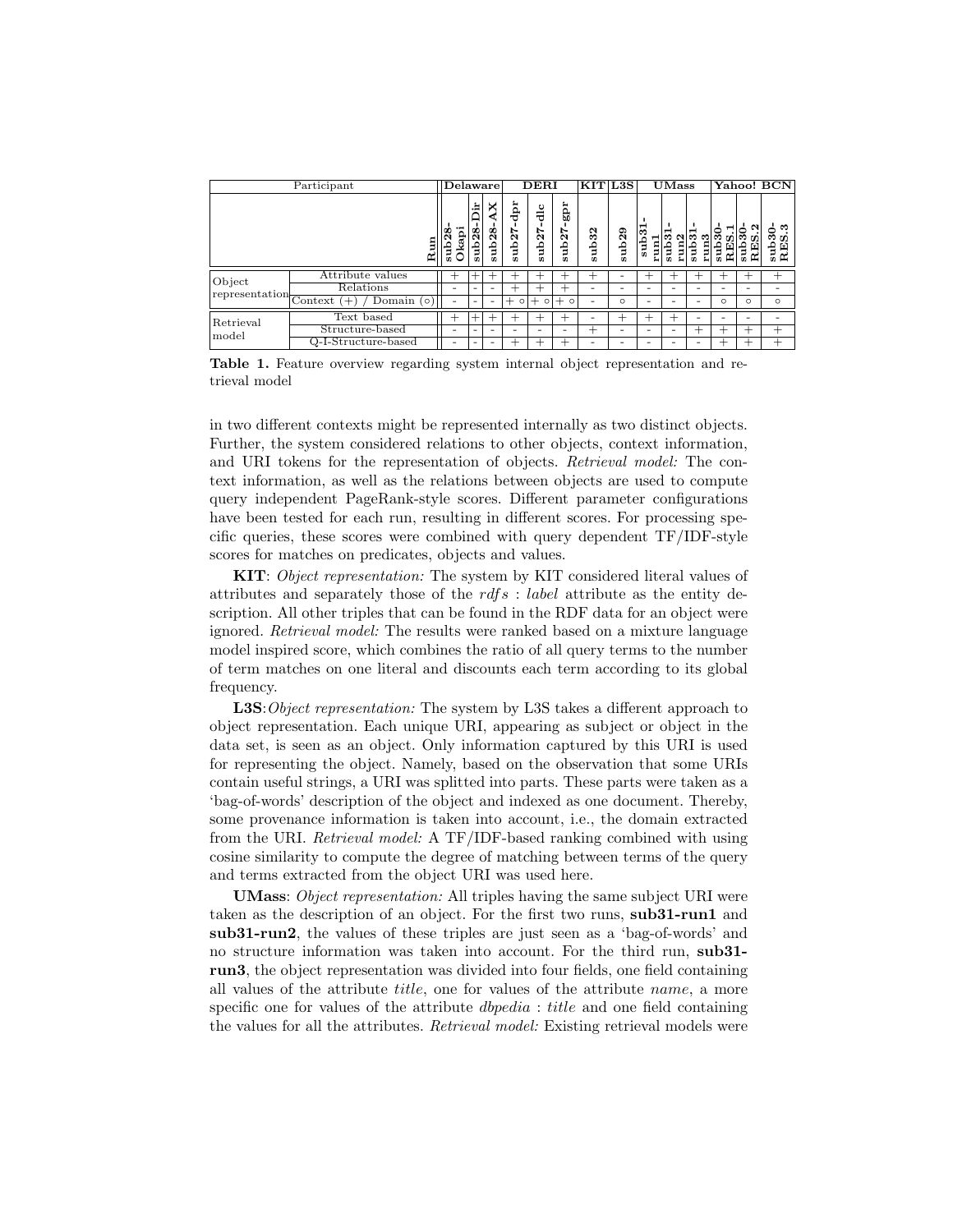applied, namely the query likelihood model for sub31-run1 and the Markov random field model for sub31-run2. For sub31-run3, the fields were weighted separately with specific boosts applied to *dbpedia : title*, *name*, and *title*.

Yahoo! BCN: *Object representation:* Every URI appearing at the subject position of the triples is regarded as one object and is represented as one virtual document that might have up to 300 fields, one field per attribute. A subset of the attributes were manually classified into one of the three classes important, neutral, and unimportant and boosts applied respectively. The Yahoo! system took the provenance of the URIs into account. However, not the context but the domain of the URI was considered and similarly to the attributes, were classified into three classes. Relations and structure information that can be derived from them were not taken into account. Retrieval model: The system created by Yahoo! uses an approach for field-based scoring that is similar to BM25F. Matching terms were weighted using a local, per property, term frequency as well as a global term frequency. A boost was applied based on the number of query terms matched. In addition, a prior was calculated for each domain and multiplied to the final score. The three submitted runs represent different configurations of these parameters.

Only the top 10 results per query were evaluated, and after pooling the results of all the submissions, there was a total of 6,158 unique query-result pairs. Note this was out of a total of 12,880 potential query result pairs, showing that pooling was definitely required. Some systems submitted duplicate results for one query. We considered the first occurrence for the evaluation and took all following as not relevant. Further, some submissions contained ties, i.e. several results for one query had the same score. Although there exist tie-aware versions of our metrics [7], the  $tree\_eval$  software<sup>13</sup> we used to compute the scores can not deal with ties in a correct way. Therefore we broke the ties by assigning scores to the involved result according to the order of occurrences in the submitted file.

#### 4.2 Evaluation results

| Participant                                 | Run.                                |  | $ P@10 $ MAP $ NDCG $ | Participant                | Run                                                         |  | $P@10$   MAP   NDCG                            |
|---------------------------------------------|-------------------------------------|--|-----------------------|----------------------------|-------------------------------------------------------------|--|------------------------------------------------|
| Yahoo! BCN sub30-RES.3 0.4924 0.1919 0.3137 |                                     |  |                       | $\overline{\text{UM}}$ ass | sub31-run1 0.3717 0.1228 0.2272                             |  |                                                |
| <b>IIMass</b>                               | sub31-run3 $ 0.4826 0.1769 0.3073$  |  |                       | <b>DERI</b>                | sub27-dpr $ 0.3891 0.1088 0.2172$                           |  |                                                |
| Yahoo! BCN sub30-RES.2 0.4185 0.1524 0.2697 |                                     |  |                       | <b>DERI</b>                | sub27-dlc $[0.3891]0.1088]0.2171$                           |  |                                                |
| <b>UMass</b>                                | sub31-run2 $(0.4239)0.1507$ 0.2695  |  |                       | <b>Delaware</b>            | sub28-Dir $\vert 0.36\overline{52}\vert 0.1109\vert 0.2140$ |  |                                                |
| Yahoo! BCN sub30-RES.1 0.4163 0.1529 0.2689 |                                     |  |                       | <b>DERI</b>                | $sub27-gpr$ 0.3793 0.1040 0.2106                            |  |                                                |
| $\sf{Delaware}$                             | sub28-Okapi $ 0.4228 0.1412 0.2591$ |  |                       | L3S                        | sub29                                                       |  | $\left  0.2848 \right  0.0854$ 0.1861          |
| Delaware                                    | $sub28-AX$ $ 0.4359 0.1458 0.2549$  |  |                       | <b>KIT</b>                 | sub32                                                       |  | $\vert 0.2641 \vert 0.0631 \vert 0.1305 \vert$ |

Table 2. Results of submitted Semantic Search engines.

The systems were ranked using three standard information retrieval evaluation measures, namely mean average precision (MAP), precision at 10 (P@10)

 $^{13}$  http://trec.nist.gov/trec\_eval/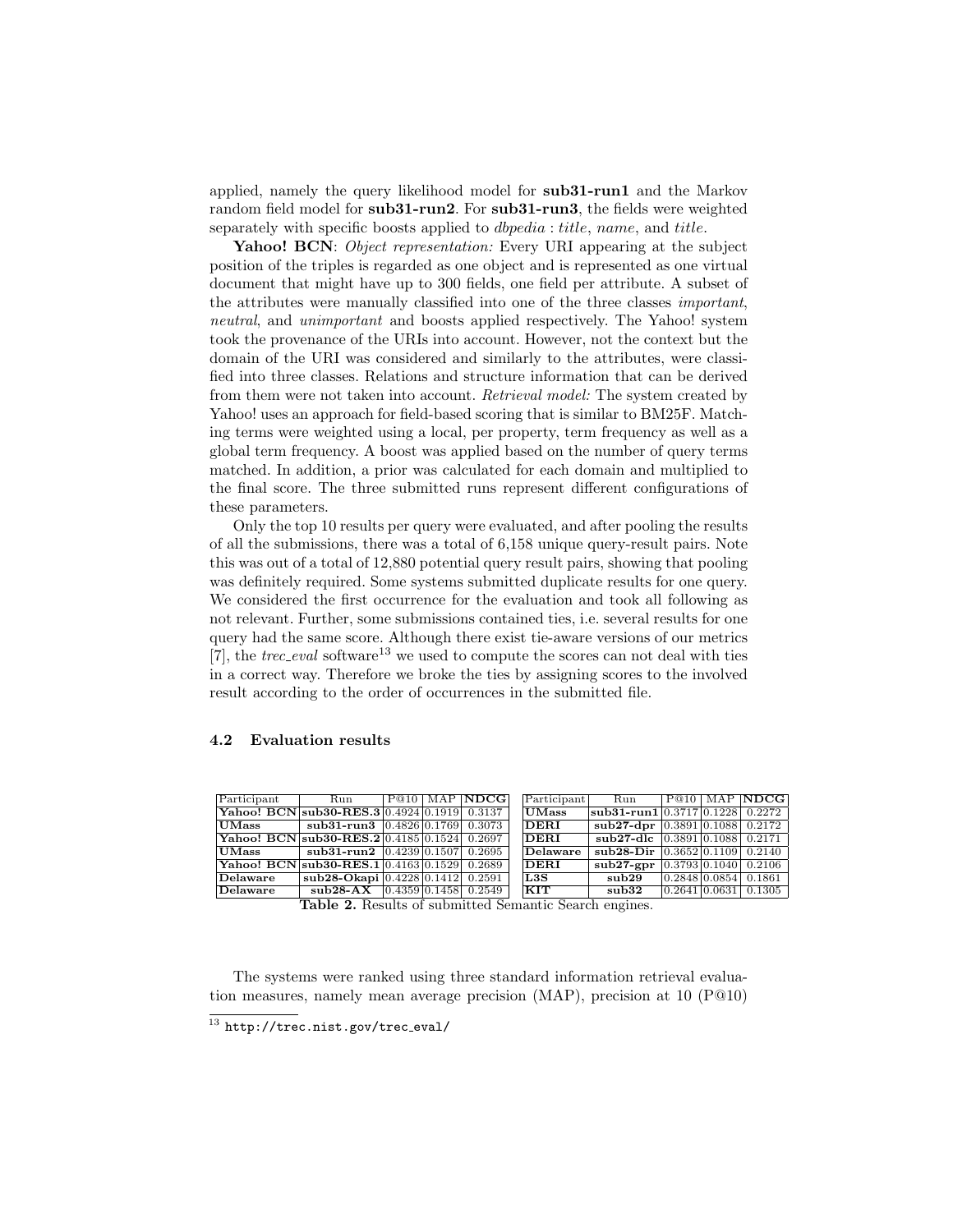

Fig. 1. Visualizing the distances between systems using MDS.

and normalized discounted cumulative gain (NDGC). Refer to [6] for a detailed explanation on these metrics. Table 2 shows the evaluation results for the submitted runs. The third run submitted by Yahoo!, together with the third run of the UMass system, gave the best results. The ordering of the systems changes only slightly if we consider MAP instead of NDCG. Precision at 10 is much less stable as it has been observed in previous evaluations.

It was interesting to observe that the top two runs achieve similar levels of performance with retrieving very different sets of results. The overlap between these two runs as measured by Kendall's  $\tau$  is only 0.11. By looking at the results in detail, we see that sub31-run3 has a strong prior on returning results from a single domain, dbpedia.org, with 93.8% of all results from this domain. DBpedia, which is an extraction of the structured data contained in Wikipedia, is a broadcoverage dataset with high quality results and thus the authors have decided to bias the ranking toward results from this domain. The competing run sub30- RES3 returns only 40.6% of results from this domain, which explains the low overlap. Considering all pairs of systems, the values of  $\tau$  range from 0.018 to 0.995. Figure 1 visualizes the resulting matrix of dissimilarities  $(1-\tau)$  using nonmetric multi-dimensional scaling (MDS). The visualization manages to arrange similar runs within close proximity. Comparing Figure 1 with Table 2, we can observe that at least in this low dimensional projection there is no obvious correlation between any of the dimensions and the systems' performance, except for the clear outlier sub32, which is distant from all other systems in the second (y) dimension and performs poorly. In general, this image also suggest that similar performance can be achieved by quite dissimilar runs.

Figure 3 shows the per-query performance for queries from the Microsoft and Yahoo! data-sets, respectively. Both Figures show the boundary of the first and third quartiles using error bars. It is noticeable that the Yahoo! set is indeed more difficult for the search engines to process, with larger variations of NDCG across both queries and across systems. The performance on queries from the Microsoft log, which are more frequent queries, shows less variation among queries and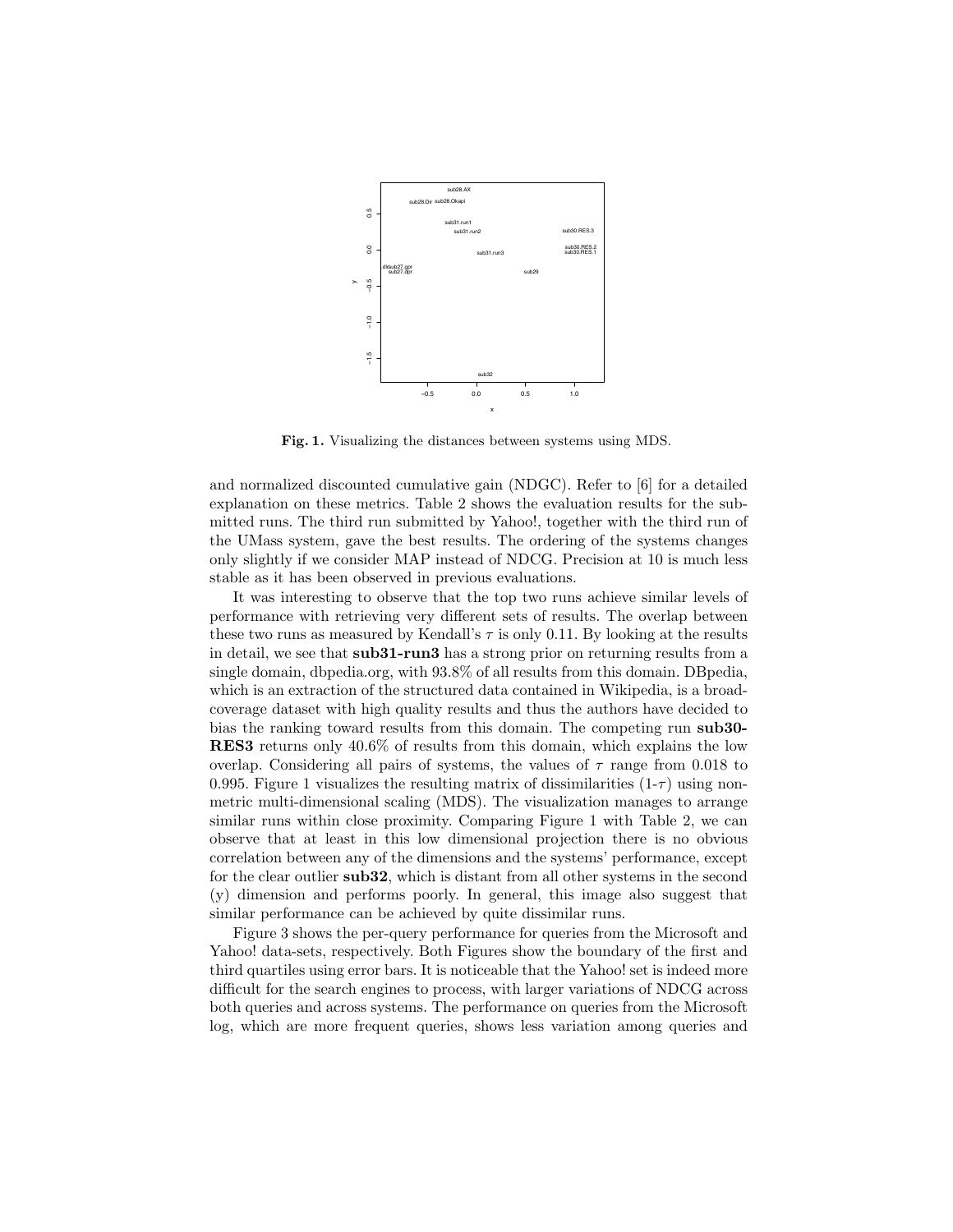

Table 3. Average NDCG for queries from the Microsoft data-set (left) and Yahoo! data-set (right)

between systems processing the same queries. This confirms that popular queries are not only easier, but more alike in difficulty.

#### 4.3 Discussion

The systems submitted to the evaluation represent an array of approaches to semantic search, as shown by the diversity of results. Most participants started with well-known baselines from Information Retrieval. When applied to object retrieval on RDF graphs these techniques yield workable results almost out-ofthe-box, although a differential weighting of properties has been key to achieving top results (see the runs from Yahoo! BCN and UMass).

Besides assigning different weights to properties, the use of 'semantics' or the meaning of the data has been limited. All the participating systems focused on indexing only the subjects of the triples by creating virtual documents for each subject, which is understandable given the task. However, we would consider relations between objects as one of the strong characteristics of the RDF data model, and the usefulness of graph-based approaches to ranking will still need to be validated in the future. Note that in the context of RDF, graph-based ranking can be applied to both the graph of objects as well as the graph of information sources. Similarly, we found that keyword queries were taken as such, and despite our expectations they were not interpreted or enhanced with any kind of annotations or structures. The possibilities for query interpretation using background knowledge (such as ontologies and large knowledge bases) or the data itself is another characteristic of semantic search that will need to be explored in the future.

The lack of some of these advanced features is explained partly by the short time that was available, and partly by the fact that this was the first evaluation of this kind, and therefore no training data was available for the participants. For next year's evaluation, the participants will have access to assessments from this year's evaluation. This will make it significantly easier to test and tune new features by comparing to previous results. We will also make the evaluation software available, so that anyone can generate new pools of results, and thus evaluate systems that are very dissimilar to the current set of systems.